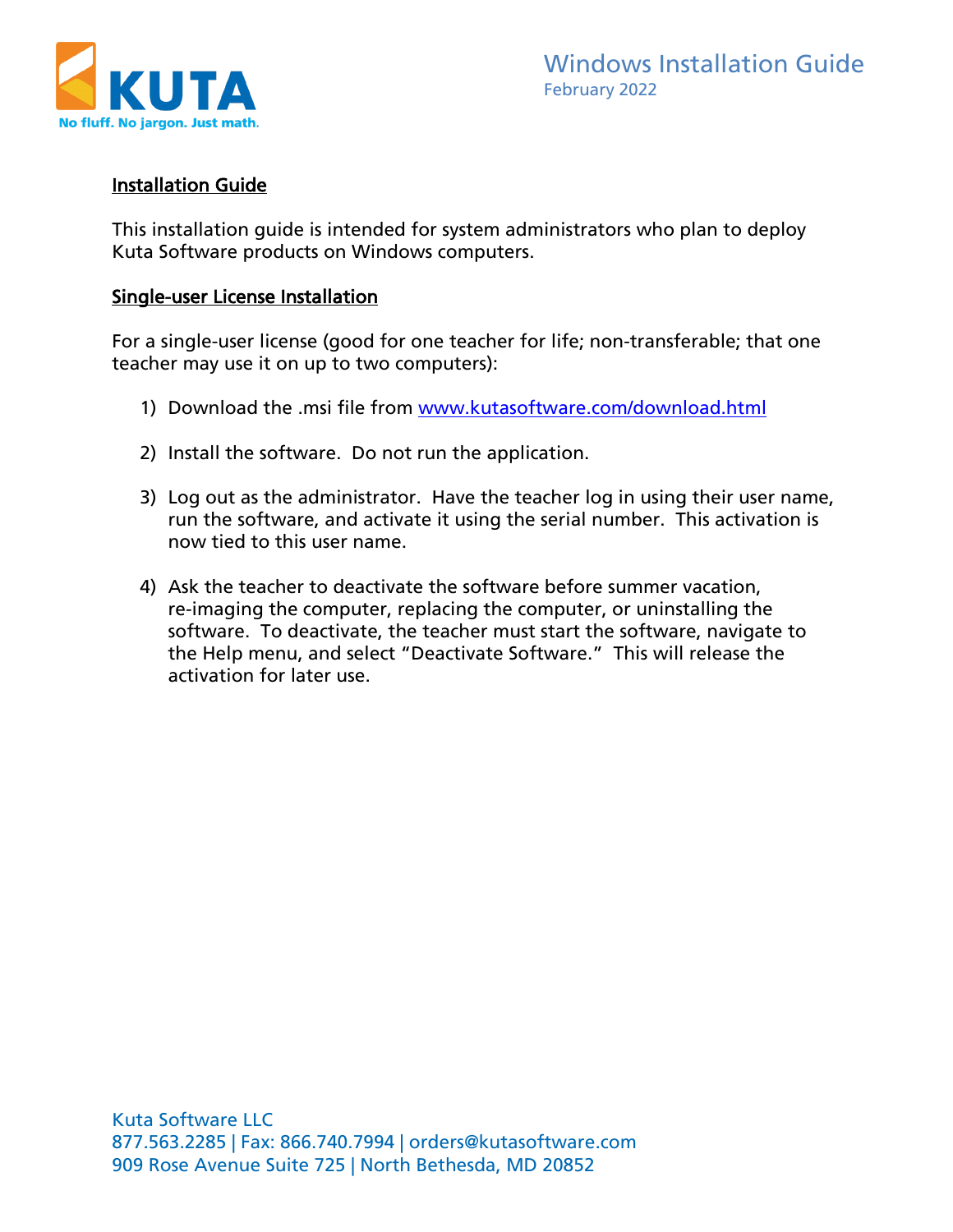

# Site License Installation

For a site license (good for one campus of one school):

- For standard installation on a small number of computers:
	- 1) Download the .msi file from [www.kutasoftware.com/download.html](https://www.kutasoftware.com/download.html)
	- 2) Install the software.
	- 3) Do one of the following:
		- a. Run the software as the administrator (right-click on the shortcut and choose Run as Administrator) and activate it. This activation will be good for all users on this computer. Note that you'll have to run it as administrator to deactivate the software. -OR-
		- b. Log out as the administrator. Each user who is going to use the software will need to activate it on this computer. You can either share the product serial number with each teacher or type the serial number (such as 1-A1MA-BBBB-CCCC-DDDD) into config.txt in the program's installation folder.
- For a mass deployment:
	- 1) Download the .msi file from [www.kutasoftware.com/download.html](https://www.kutasoftware.com/download.html)
	- 2) Install the software on each target machine. Do not run it.
	- 3) Find config.txt in the program's installation folder.
	- 4) On a blank line type the product serial number (such as 1-A1MA-BBBB-CCCC-DDDD). If you have multiple products, you may enter all of the product serial numbers (one per line) and then use the same config.txt for all of the products.
	- 5) Copy this file to each target machine, overwriting the existing copy.
	- 6) When a teacher runs the software for the first time, they will be asked to activate the software. They will not be asked for the product serial number. This activation is once per-user-per-machine.